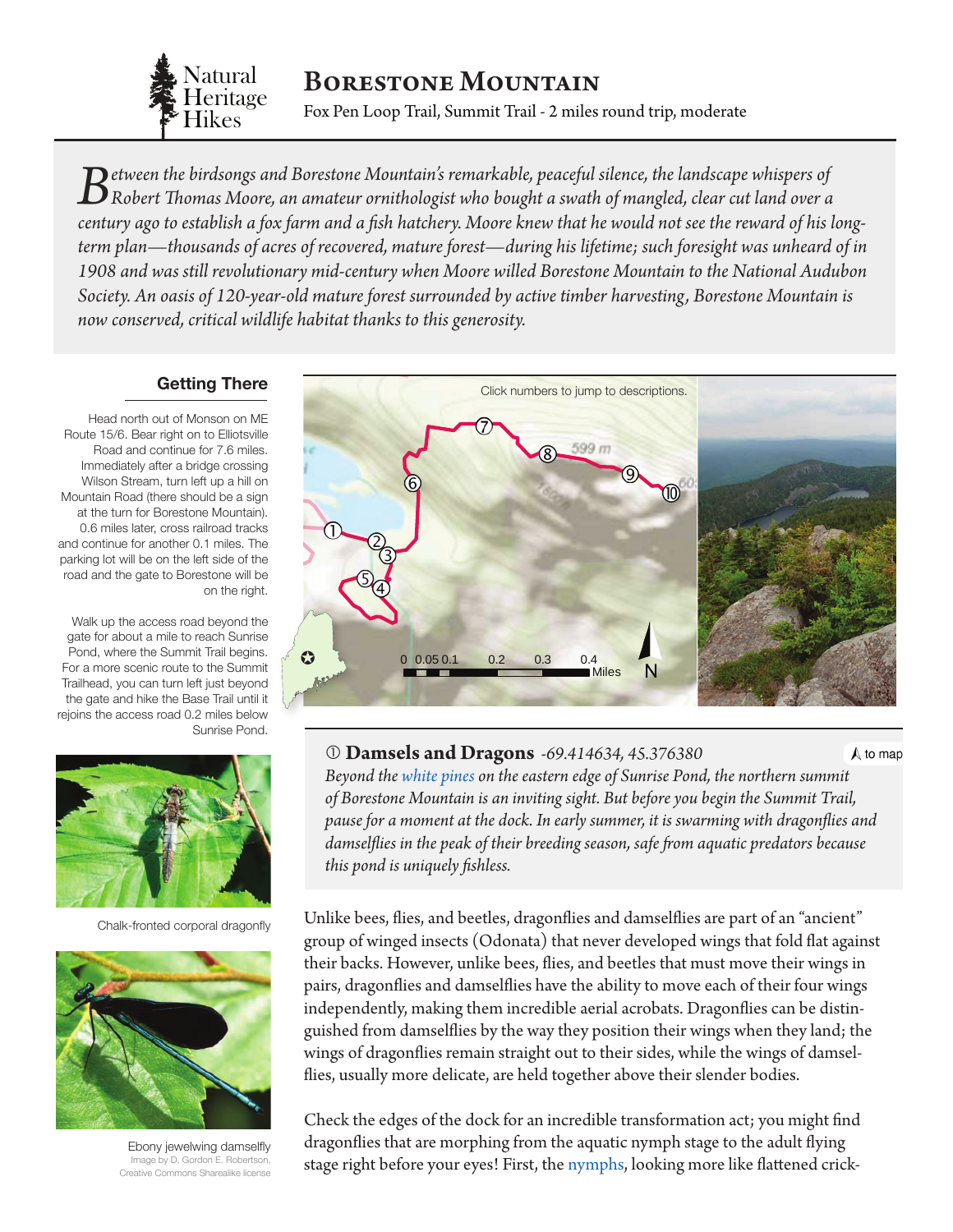

Beaver-chewed cedar



Bullfrog

## *Naturalist's Notes*

People began classifying plants and animals centuries ago, organizing them into groups based on how closely related they are to each other. Only recently have we started applying this science of classification to habitats, or what ecologists call natural communities. Natural communities are assemblages of organisms that share a common environment, and that recur across the landscape. Some natural communities, like this Northern Hardwoods Forest, are common and widespread in Maine, while other natural communities, like Pitch Pine - Heath Barrens or Subalpine Meadows are rare.

ets than dragonflies, crawl out of the water to position themselves on the dock or a nearby plant stem. Over the course of several minutes, an adult dragonfly will emerge through a split in the back (thorax) of the nymph. The adult emerges head first, and in a backbend-like maneuver, it leans backwards until it has almost fully emerged. At the last moment, it leans forward and grasps the empty nymph "skin" with its legs, and pulls out the rest of its long, skinny abdomen. Newly emerged individuals must wait quietly for their brand new, glistening wings to dry before they can fly, a process that can last for hours depending on the weather. The dry empty "skin" of the nymph, called an exuvia, often remains attached to the dock or pondside vegetation long after the adult dragonfly has emerged.

 **Borestone's Furry Architects** *-69.413415, 45.376103*  $\Lambda$  to map  *The Summit Trail, blazed with green triangles, skirts the edge of Sunrise Po[nd and](#page-0-0) crosses the outlet on a wide plank about 100 yards after the trailhead.*

It cuts down trees to build its empire. It's the torment of landowners and the muse of naturalists. It's America's largest rodent, the beaver, and it's working hard to ensure that Sunrise Pond suits its needs.

Beavers have evolved to modify their own habitats; they work at night carrying mud, stones, and sticks to dam up streams and ponds to guarantee their food and safety. Clumsy on land, beavers may be relatively easy meals for coyote, fisher, and bobcat. In the water, they are completely safe. Beavers progressively increase the size of their dams to widen their ponds, shortening the distance they must travel over land to find their favorite winter food: hardwood tree bark.

Beavers prefer to eat the bark of hardwood trees, like poplar, alder, and ash, over softwood trees, like pine and spruce. As they deplete the supply of hardwood bark in an area, widening their ponds can bring them closer to more. Look for beaver-chewed sticks blocking the outlet of Sunrise Pond. If you look northeast across the pond from here, you may spot the beaver's dome-shaped lodge, made of mud and sticks at the base of a leaning white pine. On the Fox Pen Loop Trail, later, you may spot fallen [white ash](http://dendro.cnre.vt.edu/dendrology/syllabus/factsheet.cfm?ID=46) stripped of bark by beavers for food.

In addition to beaver sign, look here for green frogs, bullfrogs, [kingfishers](http://www.allaboutbirds.org/guide/belted_kingfisher/id), and [pileated woodpeckers.](http://www.allaboutbirds.org/guide/Pileated_Woodpecker/id)

*After you cross the outlet, the trail leaves the edge of the pond for a [Lower-elevation Spruce](http://www.maine.gov/dacf/mnap/features/communities/lowelevationspruce.htm)  [– Fir Forest](http://www.maine.gov/dacf/mnap/features/communities/lowelevationspruce.htm) . Turn right onto the Fox Pen Loop Trail .*

 **Wanted, Dead or Alive** *-69.413168, 45.375049*  $\Lambda$  to map  *60 yards after the junction with the Summit Trail, a [Sweetgale Fen](http://www.maine.gov/dacf/mnap/features/communities/sweetgalefen.htm) makes a [dramatic](#page-0-0) appearance on the other side of a rocky ridge. Stop in the middle of the boardwalk.*

Water leaving Sunrise Pond makes a brief stop at R.T. Moore's fish hatchery, not visible from the trail, before it trickles ever-so-slowly into this Sweetgale Fen. Sweetgale is a densely growing wetland shrub easily identified by its teardrop-shaped leaves, narrow at the base and toothed near the tip, which have a sweet smell when crinkled. Both Europeans and North American natives have been using sweetgale as an in-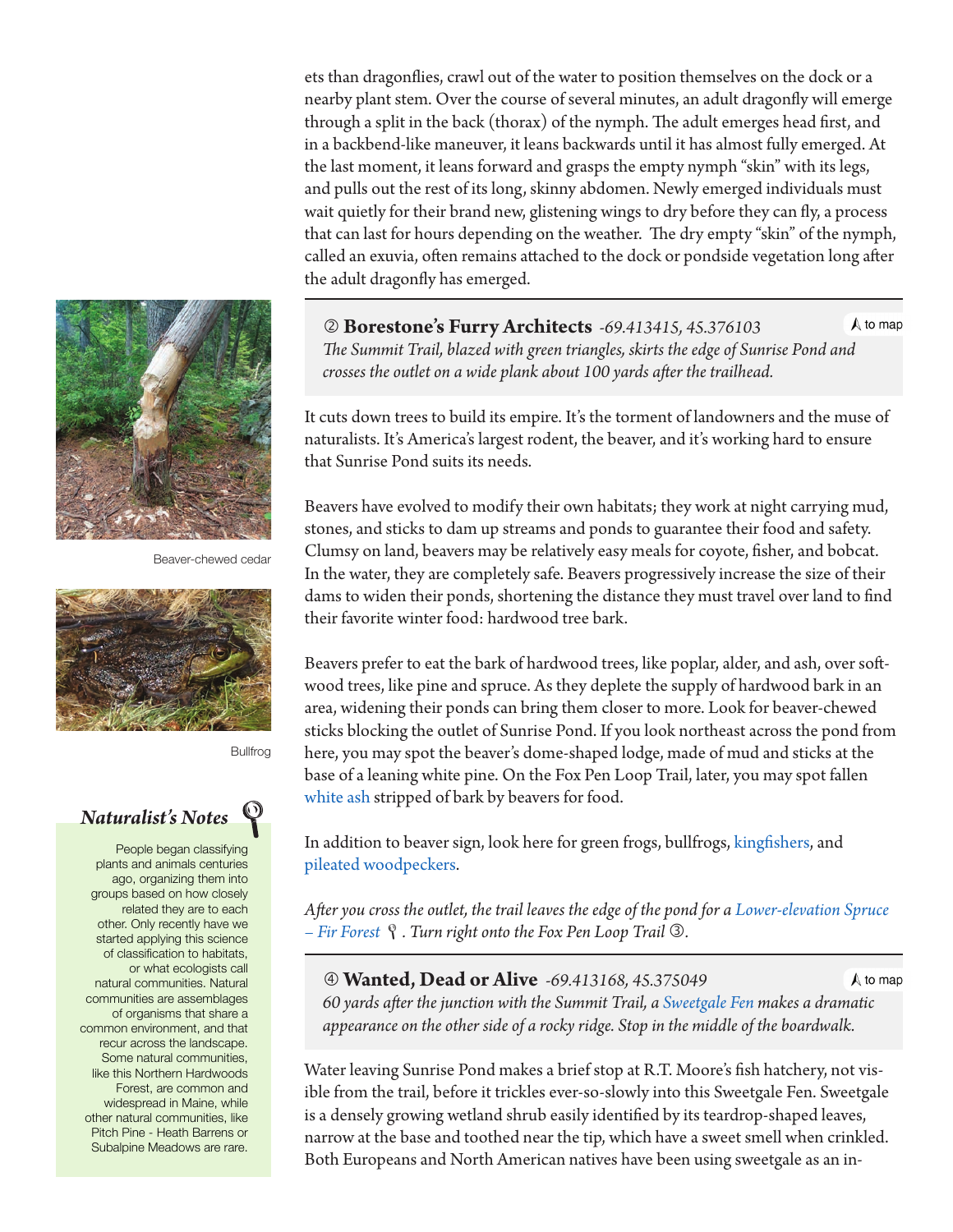

Sweetgale



Black-backed woodpecker Illustration by Kelly Finan



Red fox Image courtesy of Dave Small, photosbychance

sect repellent for many centuries by infusing it in water or hanging whole branches nearby.

To you, this fen may be attractive as an unexpected open view in the midst of a dense forest, and as an opportunity to see wildlife. For the birds, the appeal is dense shrubs and snags, and the proximity to open water.

In the right circumstances, dead trees are just as valuable to wildlife as live trees. Snags, or standing dead trees, offer food, perching, and nesting opportunities for birds in this fen. [Black-backed woodpeckers](http://www.allaboutbirds.org/guide/Black-backed_Woodpecker/id) remove the bark from snags in small flakes while searching for their favorite food, beetle larvae. [Black-capped chickadees](http://www.allaboutbirds.org/guide/Black-capped_Chickadee/id) nest in cavities that they excavate or enlarge after another species has left.

*After the first fen crossing, turn right at the "Loop" sign, cross a green carpet of sphagnum moss, and enter the forest on the other side.*

 **Foxes in Boxes** *-69.414287, 45.375242 Enter the forest on the north side of the fen.*

 $\bigwedge$  to map

More than any other place on this walk, this patch of forest is reminiscent of the 1920s and 1930s, when R.T. Moore walked these woods tending to his fish hatchery and fox pens. The hatchery is hidden just beyond two massive, beaver-felled ash trees to the right of the trail, and the fox pens are visible around the corner. As the founder of the Borestone Fox Farm Company, R.T. Moore bred silver foxes. Silver foxes are a special variety of red foxes often bred for the darker coloration of their fur. Today, you are far more likely to see a typical red version of this fox species trotting wild through these woods.

But Borestone Mountain wasn't just a business venture for Moore. Despite his father accusing him of having purchased a "wasteland," Moore built his family home here. Known as "The Woodpeckers," it was constructed in 1909 on Midday Lake, almost entirely from trees that had fallen naturally. Today, groups looking for a summertime escape to this peaceful place can rent the lodge.

*0.2 miles after the last junction, a short spur trail leads to an overlook offering an incredible view of Greenwood Pond. At the end of the loop, turn right to cross the fen again and return to the Summit Trail. Turn right and follow the green blazes to continue toward the summit.*

### **A Forest for the Birds**

 $\bigwedge$  to map

 *Hardwood trees mingle with softwood trees as the Summit Trail begins to as[cend.](#page-0-0)*

Before the trail begins to climb, examine the Lower-elevation Spruce – Fir Forest around you. This site is relatively flat and sheltered from harsh winds that could blow down large trees, so the [red spruces](http://dendro.cnre.vt.edu/dendrology/syllabus/factsheet.cfm?ID=137) in the canopy create a shady forest floor. Make a note of this forest's structure; the trees vary widely in size from large elders to small saplings and seedlings, and represent nearly every size, and age, in between. A mixedage stand is a good sign that the forest is approaching maturity, as this one, last cut in the 1880s, certainly is. The variety of tree sizes and years of accumulating debris on the forest floor provide birds with a selection of nesting habitats, and are just a couple of the characteristics that make mature forests so valuable. Look and listen here for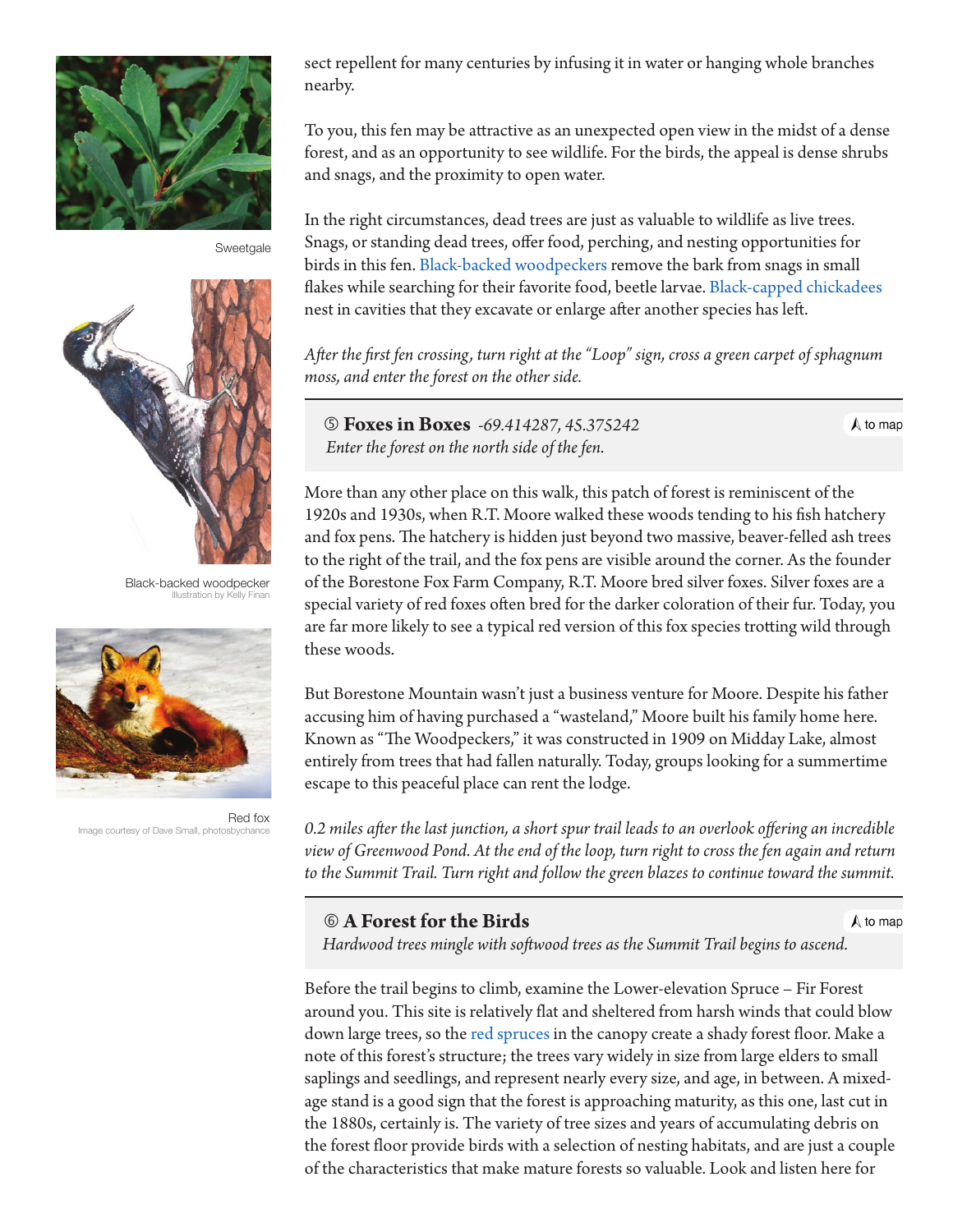

Blackburnian warbler male (top) and female (bottom)

*Naturalist's Notes*

Boreal counterparts are similar to species found in warmer (temperate) climates but with differences that make them better adapted for the cold. Other examples include gray jays (blue jay's boreal counterpart) and boreal chickadees (black-capped chickadee's boreal counterpart).



Spruce grouse Image courtesy of Dave Small, photo



White-throated sparrow



Wild raisin

[blackpoll warblers](http://www.allaboutbirds.org/guide/Blackpoll_Warbler/id), [blackburnian warblers](http://www.allaboutbirds.org/guide/Blackburnian_Warbler/id), and [spruce grouse,](http://www.allaboutbirds.org/guide/Spruce_Grouse/id) a boreal counterpart of [ruffed grouse](http://www.allaboutbirds.org/guide/Ruffed_Grouse/id)  $\hat{y}$ .

 **Waiting for the Sun** *-69.409830, 45.378742*  $\Lambda$  to map  *0.4 miles into the Summit Trail, several fallen logs have been cut to accomm[odate the](#page-0-0) trail. Young birch, spruce, and fir form a thicket on both sides of the trail.*

If you peer through this thicket, you can catch glimpses of the surrounding mountains on either side of the ridge. Trees that grow on this narrow ridge are vulnerable to damage or toppling from strong winds, especially in the spring when the ground is thawing.

Eager to inherit the new patch of light, broadleaved [yellow birches](http://dendro.cnre.vt.edu/dendrology/syllabus/factsheet.cfm?ID=12) were the first trees on this scene after the wind event. The lightweight yellow birch seeds can travel long distances in the wind and contain a special chemical that prevents them from germinating unless they are exposed to sunlight from a gap in the canopy. More tolerant of shade, red spruce and [balsam fir](http://dendro.cnre.vt.edu/dendrology/syllabus/factsheet.cfm?ID=119), both evergreens, grow in the shadow of the yellow birches. Eventually, the spruce and fir will reach the canopy of this forest, and their shade will prevent birches from germinating here until there is another disturbance.

Listen here for the ascending, flute-like call of the [Swainson's thrush.](http://www.allaboutbirds.org/guide/Swainsons_Thrush/id)

*The trail swings left to follow the easiest route up an outcrop. From here to the first summit, look for metal steps and railings drilled into the rock.*

 **Bald is Beautiful** *-69.407797, 45.378127 Stop on the first summit, a [Mid-elevation Bald](http://www.maine.gov/dacf/mnap/features/communities/crowberrybilberry.htm) surrounded by flag trees.*  $\bigwedge$  to map

From the first summit, Sunrise, Midday, and Sunset Ponds are all clearly visible. Look closely and you can see the boathouse and R.T. Moore's former family lodge nestled between Sunrise and Midday Ponds. In the summer, look for [turkey vultures](http://www.allaboutbirds.org/guide/Turkey_Vulture/id) riding the rising currents of air beside the mountain. It's easy to tell a turkey vulture from other large soaring birds; turkey vultures hold their wings in a slight V-shape when they soar, while other soaring birds hold their wings relatively flat. September is an excellent time to view [peregrine falcons](http://www.allaboutbirds.org/guide/Peregrine_Falcon/id) here as they migrate south.

If you can peel your eyes away from the incredible view, take a moment to admire the unique vegetation here. Bent and broken by the snowy, icy winds of winter, the spruce trees that surround the summit are stunted versions of the taller, healthier trees that you passed downslope. Horizontal branches are unable to grow into the periodically harsh summit winds, producing lopsided trees with limbs only on the leeward (downwind) side. Flag trees, like these, are commonly seen in mountain areas with the greatest wind exposure. Heart-leaved birch, wild raisin, sheep laurel, and mountain holly grow among the spruce, above patches of blueberry and alpine bilberry. Three-toothed cinquefoil, with its tiny, five-parted white flowers and threeparted leaves, is tucked into crevices on and near the trail. Together, these plants represent a Mid-elevation Bald, an uncommon natural community in Maine. Listen here for [white-throated sparrow](http://www.allaboutbirds.org/guide/White-throated_Sparrow/id), with its "*old sam peabody peabody peabody*" call, and the soft trilling of the [dark-eyed junco.](http://www.allaboutbirds.org/guide/Dark-eyed_Junco/id)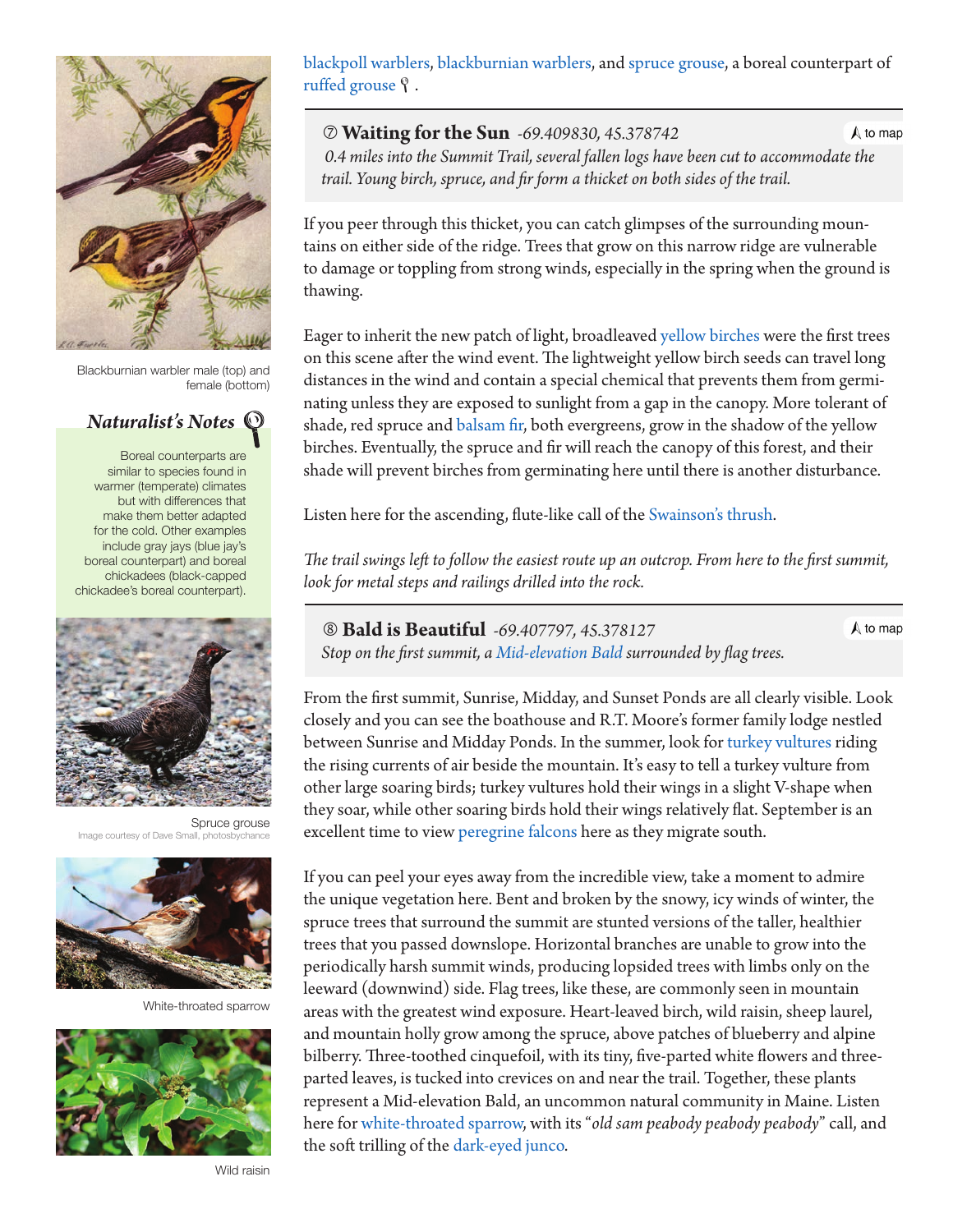

Sheep laurel



Mountain holly



Alpine bilberry



Wood thrush Image ©Ron Logan, all rights reserved



**Ovenbird** Image ©Ron Logan, all rights reserved

#### **The Forest of Eternal Youth** *-69.405100, 45.377605*

 *Descend into the saddle between the two peaks.*

Imagine a forest that has never been logged. Most people, when they picture an old forest, think of the wildly tall sequoias of the west coast or of a forest filled with trunks so thick that they are impossible for one person to embrace. This ordinarylooking forest between the two peaks of Borestone Mountain, however, may have been untouched by loggers, even when Moore purchased the property in 1908. Steep slopes on all sides of this notch, or saddle, make it extremely difficult to access, let alone harvest for timber.

But where are the big trees? While its location atop Borestone Mountain protects this site from logging, the trees here are exposed to strong winds that sometimes carry snow and ice. When these trees grow large enough to break rank with their neighbors, they are blown down, leaving a gap to be filled by younger trees. The result is a perpetually young-looking forest.

 **Borestone: The Great Oasis** *-69.403656, 45.377256 Stop on the second summit.*

 $\Lambda$  to map

Look for signs of human activity on the surrounding hills. Timber harvesting is the most conspicuous here in the North Woods; the landscape is a patchwork of clear cuts, the striped pattern of more selective harvests, and darker regenerating spruce forest.

When sustainable practices are used, timber harvesting can benefit birds and certain wildlife in a region. Even clear cutting, sometimes regarded as ugly or environmentally unsound, provides shrubby "early successional" habitat essential to the breeding of certain bird species like [brown thrasher](http://www.allaboutbirds.org/guide/Brown_Thrasher/id), [eastern towhee](http://www.allaboutbirds.org/guide/Eastern_Towhee/id), and [field sparrow.](http://www.allaboutbirds.org/guide/Field_Sparrow/id) As the area continues to recover, it slowly transitions into a young, even-aged forest and eventually into a mature forest.

The problem is, many bird species, like [ovenbird](http://www.allaboutbirds.org/guide/Ovenbird/id), [wood thrush](http://dendro.cnre.vt.edu/dendrology/syllabus/factsheet.cfm?ID=116), and [rose-breasted gros](http://www.allaboutbirds.org/guide/Rose-breasted_Grosbeak/id)[beak](http://www.allaboutbirds.org/guide/Rose-breasted_Grosbeak/id) need mature forest to survive and reproduce. With its well-developed understory, its ground covered in logs, sticks, needles, and leaves, and its high, robust canopy, the forest found within Borestone Mountain Audubon Sanctuary is a safe place for these forest interior birds to forage for food, build nests, and begin new generations.

*Follow the Summit Trail to return to the trailhead at Sunrise Pond*. To explore and share more of Maine's extraordinary natural features, be sure to check out the other Natural Heritage Hikes covering dozens of trails from the coast to the western mountains.

 $\bigwedge$  to map